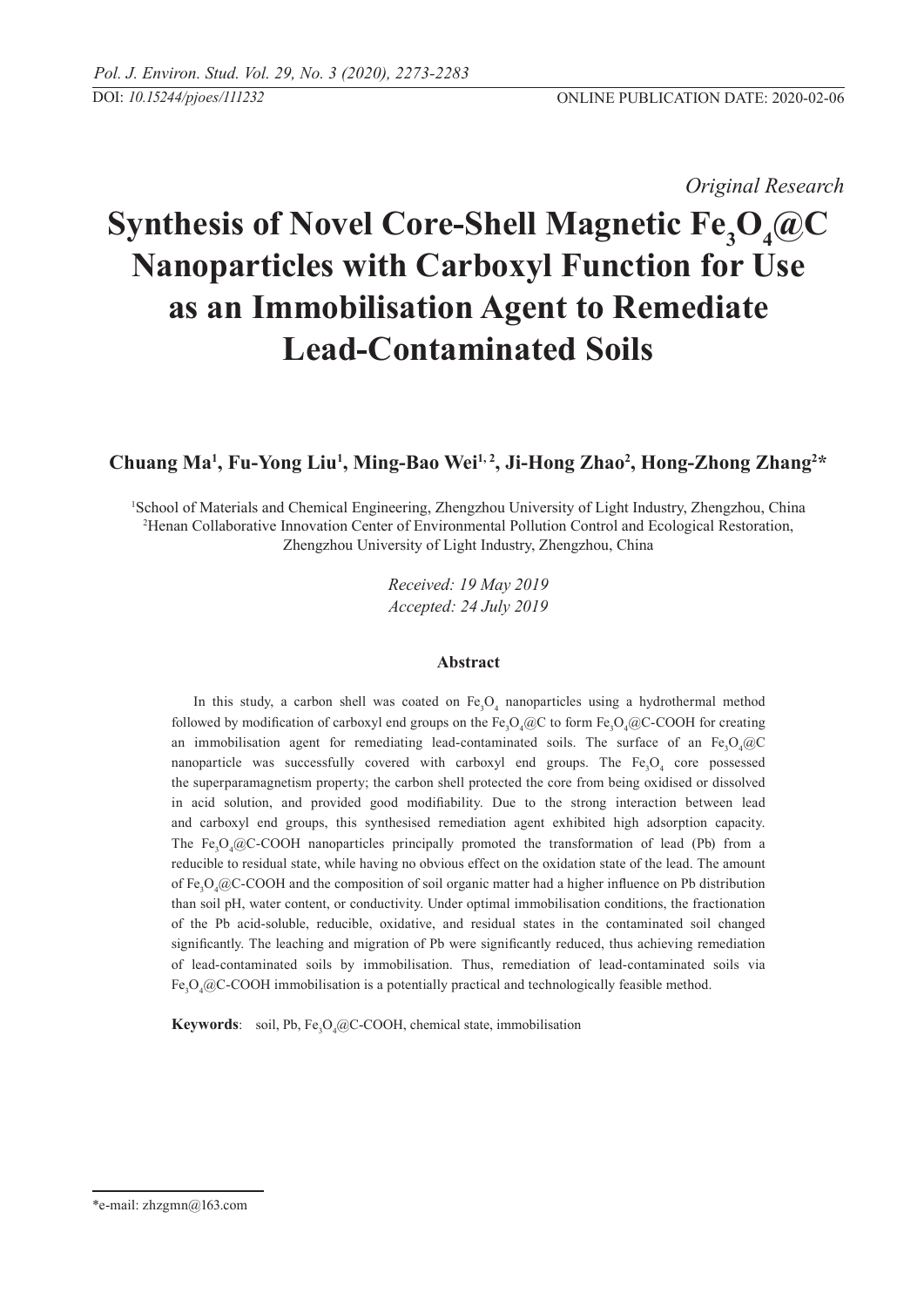#### **Introduction**

In recent decades, contamination of farmland with toxic metals, e.g. lead (Pb) and zinc (Zn), has had an adverse effect on human health through the consumption of food degraded in both quantity and quality [1-2]. Heavy metals cannot be biodegraded [3]; these metals enter the human body through the food chain, where they are accumulated in crops grown in contaminated soils [4-6]. Therefore, it is necessary to immobilise or fully remove heavy metals from agricultural soils in order to provide a safer environment and food sources for humans [7-9]. In order to immobilise or eliminate heavy metals from polluted soils, various methods have been developed, including soil washing, phytoremediation, thermal treatment and electrochemical treatment [3-4] [10]. Among these different techniques, immobilisation of heavy metals using soil amendments has received greater attention as a promising solution for soil remediation [11]. Immobilisation agents are the key factor in determining the success of remediation of heavy metal-polluted soils through immobilisation [7]. Immobilisation of heavy metals in soils by organic matter, phosphate rock, lime, biochar and other traditional remediation agents have been previously studied [12-14]. However, these agents have limitations, such as the lack of specific functional groups leading to poor specificity, high application usage resulting in high costs [7], and the need for a long remediation time [15]. Hence, environmental researchers have been engaged in finding easy, effective, economical, and eco-friendly techniques for the solidification, or immobilisation, of lead ions in soil [16-17].

Recently, the application of nanomaterials in environmental remediation and pollutant removal has become a focus due to certain exceptional properties, such as high surface area, increased absorption, and special photoelectric properties [18]. Magnetic nanomaterials show great potential for removal of heavy metals from water [19-23]. For example, iron oxide nanoparticles have been synthesised in order to remove arsenic (As) and Pb from an aqueous solution [24]. Surface-functionalised magnetic nanoparticles have also been developed for removal and extraction of heavy metals from solution [10, 24]. Although these magnetic nanomaterials have been utilised extensively in wastewater treatment, it should be pointed out that there are few studies on core-shell  $Fe<sub>3</sub>O<sub>4</sub>(@C)$ nanoparticles, which have not been reviewed for use in lead-contaminated soil up to now. It follows that there is a high demand to develop novel magnetic nanomaterial remediation agents with high efficiency

and good stability that are also safe in the environment for immobilisation of lead in contaminated soil.

Measurement of total concentrations of heavy metals do not suffice as an assessment of potential risks [1]; chemical fractionation has been used extensively to assess the mobility and bioavailability of heavy metals in soils [4]. Remediation of heavy metal-contaminated soils through immobilisation results in a change in the chemical fraction, or state, of the heavy metal from bioavailable to stable, i.e. inert [15, 25], signalling a significant decrease in biological uptake of heavy metals [4]. In this study, a novel remediation agent of COOH-functionalised carbon-coated  $Fe<sub>3</sub>O<sub>4</sub>$  coreshell nanoparticles (Fe<sub>3</sub>O<sub>4</sub>@C-COOH) was prepared for immobilisation of lead in contaminated soil. We characterised the  $Fe<sub>3</sub>O<sub>4</sub>@C-COOH$  and investigated the effect of application amount, soil pH, water content, conductivity and organic matter on the distribution of the Pb fraction in soils. Furthermore, the effectiveness of immobilisation of Pb in contaminated soil with the application of  $Fe<sub>3</sub>O<sub>4</sub>@C-COOH$  nanoparticles is discussed.

#### **Material and Methods**

#### Lead-contaminated Soil

Lead-contaminated soils were collected from the top 25 cm of topsoil from farmland located near a lead-zinc smelter (Longitude 112°33′21″E, Latitude 35°8′26″N) in Ji Yuan, Henan Province, China. The soil Pb concentration was 737.34±13.39 mg·kg<sup>-1</sup>, which is 2.46 times higher than the China Soil Environmental Quality Standard (300 mg·kg-1). The results of the speciation analysis showed that the proportion of Pb species generally declined in the following order: reducible state  $(62.04\%)$  > oxidisable state  $(16.15\%)$  > acid-soluble state  $(14.69\%)$  > residual state  $(7.53\%)$ .

The soils were naturally air-dried, ground in an agate mortar, sieved through a 100-mesh sieve and packed in bags. The physical and chemical properties of the soil are shown in Table 1.

# Preparation of  $Fe<sub>3</sub>O<sub>4</sub>(QC-COOH)$

As shown in Fig. 1, monodisperse silicon dioxide  $(SiO<sub>2</sub>)$  template microspheres with an average diameter of 400 nm were prepared by a modified Stober method and stored after freeze-drying [26].  $SiO_2@Fe_3O_4@C$ magnetic nanomaterials were prepared as previously described by Cheng [27].  $SiO_2@Fe_3O_4@C$  was etched

Table 1. Soil physicochemical parameters and distribution of Pb state.

| рH              | Electrical<br>conductivity<br>$(us\cdot cm^{-1})$ | Organic matter<br>$(g \cdot kg^{-1})$ | Total Pb<br>concentration<br>$(mg \cdot kg^{-1})$ | Acid-soluble<br>state<br>$(mg \cdot kg^{-1})$ | Reducible state<br>$(mg \cdot kg^{-1})$ | Oxidisable<br>state<br>$(mg \cdot kg^{-1})$ | Residual state<br>$(mg \cdot kg^{-1})$ |
|-----------------|---------------------------------------------------|---------------------------------------|---------------------------------------------------|-----------------------------------------------|-----------------------------------------|---------------------------------------------|----------------------------------------|
| $7.33 \pm 0.02$ | 142.60±2.13                                       | $20.13 \pm 1.05$                      | $737.34 \pm 13.39$                                | $109.63 \pm 3.21$                             | $462.99 \pm 5.25$                       | $120.52 \pm 3.34$                           | $56.19 \pm 2.67$                       |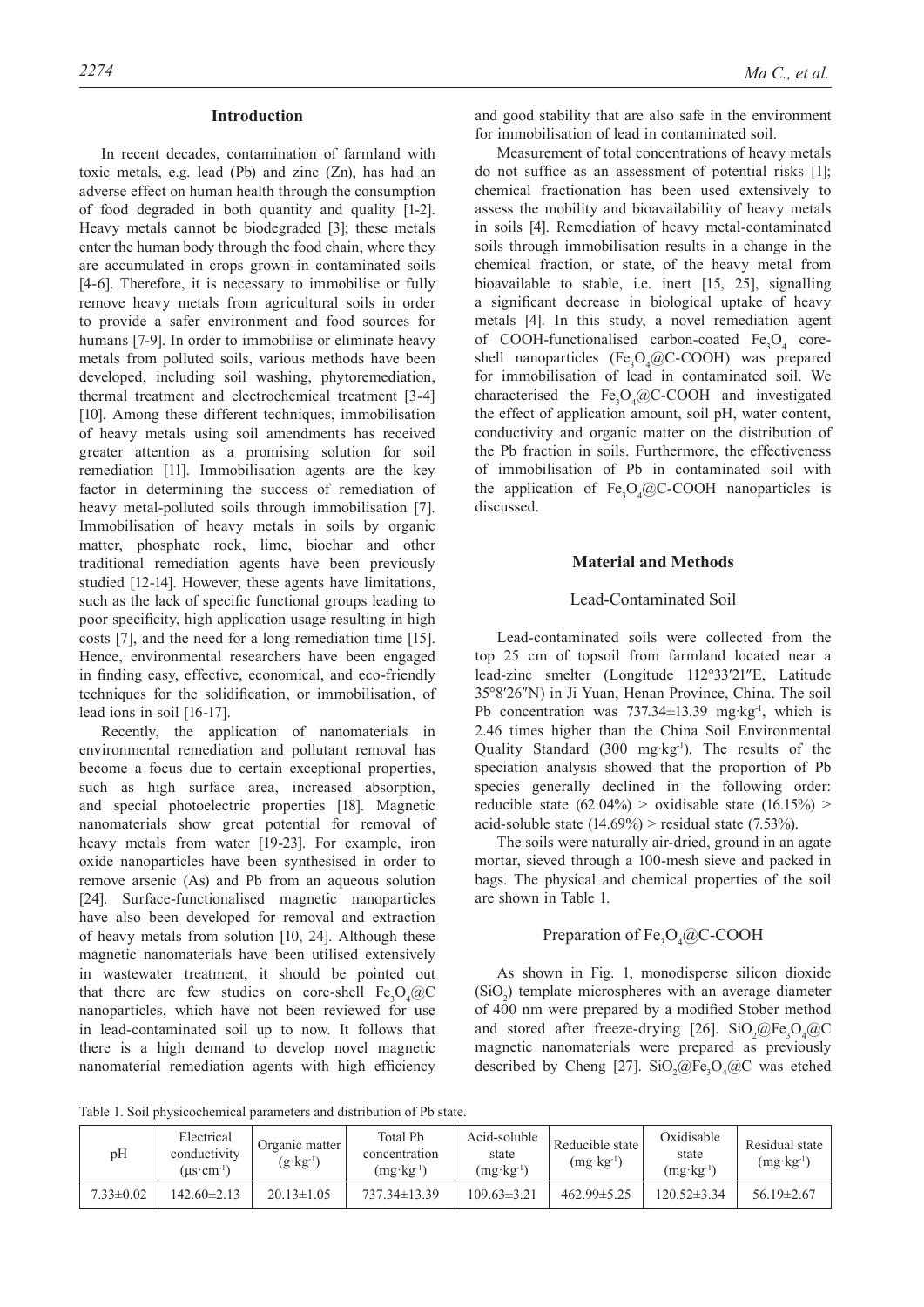

Fig. 1.  $Fe<sub>3</sub>O<sub>4</sub>@C-COOH$  preparation process.

to form hollow microspheres of  $Fe<sub>3</sub>O<sub>4</sub>/@C$  [27]. Fe<sub>3</sub>O<sub>4</sub> $@C$  (200 mg) was added to a 200 mL solution of 3-mercaptopropionic acid (35 mM). A colloidal solution of  $Fe<sub>3</sub>O<sub>4</sub>@C-COOH$  was obtained by ultrasonic dispersion for 1 hour at 400 Watts. Following five days of dialysis (analytical quantity analytical quantity MwCO: 2000D), the hollow  $Fe<sub>3</sub>O<sub>4</sub>@C-COOH$  nanoparticles were obtained by changing water every half day.

#### Material Characterisation Methods

The samples were characterised using X-ray diffraction (XRD) (D8 Advance, Bruker, Germany), and transmission electron microscopy (TEM) (JEM-2100, JEOL Ltd, Japan). The appearance and morphology of the material were characterised by JSM-6490LV (JEOL Ltd, Japan) scanning electron microscopy (SEM). The material was further analysed using a Nicolet iS50 (Thermo Fisher Scientific Inc, US) Fourier transform infrared spectrometer (FT-IR). Magnetic properties of the materials were measured with a vibrating sample magnetometer (VSM) (MPMS3, Quantum Design Inc, US).

#### Adsorption Experiments in Water

A series of  $Pb^{2+}$  solutions with concentrations ranging 15.0 mg·L<sup>-1</sup> were prepared with  $Pb(NO_3)_2$ . Then, 25 mL of the above-mentioned  $Pb^{2+}$  solution  $(15 \text{ mg} \cdot \text{L}^{-1})$  was added to a 40 mL centrifugal tube. and pH of the solutions was adjusted to 6.0. After homogeneous mixing, it was shaken 0, 20, 40, 60, 80, 100, and 120 min respectively by a constant temperature oscillator (30ºC) in order to study the effect of adsorption time on the adsorption capacity. At the same time, the pH of the solutions was adjusted within a range of 1.0 to 7.0 using dilute HCl and NaOH in order to study the effect of pH on the adsorption capacity. As a final step, after magnetic separation, the supernatant was evaluated with an atomic absorption spectrometer (ZEEnit-700P, Analytik Jena AG, Jena, Germany).

#### Batch Pb Speciation Distribution Experiments in Soil

The Pb speciation distribution experiments were prepared to investigate the effect of  $Fe<sub>3</sub>O<sub>4</sub>/@C-COOH$ application amount, soil pH, water content, conductivity

and organic matter content on soil remediation as follows:

- (1) Application amount (AA) of  $Fe<sub>3</sub>O<sub>4</sub>@COOH: 0.6%,$ 1.3%, 2.0%, 2.6%, 3.3% and 4.0% (w/w) of  $Fe<sub>3</sub>O<sub>4</sub>@C$ -COOH were added to lead-contaminated soil with water content adjusted to 50%. After 10 days of exposure, the chemical state of the soil samples was analysed to determine the effect of  $Fe<sub>3</sub>O<sub>4</sub>@C-COOH$ AM on Pb speciation.
- (2) Soil pH: To investigate the effect of pH on the efficacy of the  $Fe<sub>3</sub>O<sub>4</sub>@C-COOH$  nanoparticles,  $HNO<sub>3</sub>$  and NaOH were used to regulate the pH of the tested soils. After aging, the measured pH values were 6.41, 6.92, 7.33, 7.96, 8.52 and 9.87. Fe<sub>3</sub>O<sub>4</sub>@C-COOH was added at 3.3% (w/w) following the procedure described for the AA experiment. After 10 days of exposure, the soil Pb chemical state analysis was conducted to determine the effect of soil pH on the speciation distribution of Pb.
- (3) Water content (WC): An AA of  $3.3\%$  Fe<sub>3</sub>O<sub>4</sub>@C-COOH was added to contaminated soil and the WC was adjusted to 20%, 30%, 40%, 50%, 60% and 70% using distilled water. The pH for all treatments was treated to 7.33 per the procedure described for the soil pH experiment. Following 10 days of exposure, the soil Pb chemical state analysis was conducted to determine the effect of soil WC on the speciation distribution of Pb.
- (4) Electrical conductivity (EC): The effects of  $Fe<sub>3</sub>O<sub>4</sub>@C-COOH$  on the chemical state of Pb under different EC conditions were studied using an Fe<sub>3</sub>O<sub>4</sub>@C-COOH AA of 3.3%, pH of 7.33 and WC at 50%. Treatment for WC was conducted per the procedure described for the soil WC experiment. EC was adjusted to 96.5, 142.6, 175.4, 253.1, 316.2, 358.1 and 358.1  $\mu$ s cm<sup>-1</sup> using KCl.
- (5) Organic matter (OM): The effects of  $Fe<sub>3</sub>O<sub>4</sub>(@C-$ COOH on the chemical state of Pb under different OM conditions were studied using an  $Fe<sub>3</sub>O<sub>4</sub>/@C$ -COOH AA of 3.3%, pH of 7.33, WC at 50% and EC adjusted to  $142.6 \mu S \cdot cm^{-1}$  per the procedure described for the soil EC experiment. Soil OM was adjusted to 20.13 g·kg<sup>-1</sup>, 32.33 g·kg<sup>-1</sup>, 45.26 g·kg<sup>-1</sup>, 51.72 g·kg<sup>-1</sup>, 63.04 g·kg<sup>-1</sup>, and 79.20 g·kg<sup>-1</sup> using humus (Tianjin Guangfu Fine Chemical Research Institute, Tianjin, CHN).
- (6) Immobilisation stability effect: Following 5, 10, 30, 60, 90 and 180 days of exposure, the chemical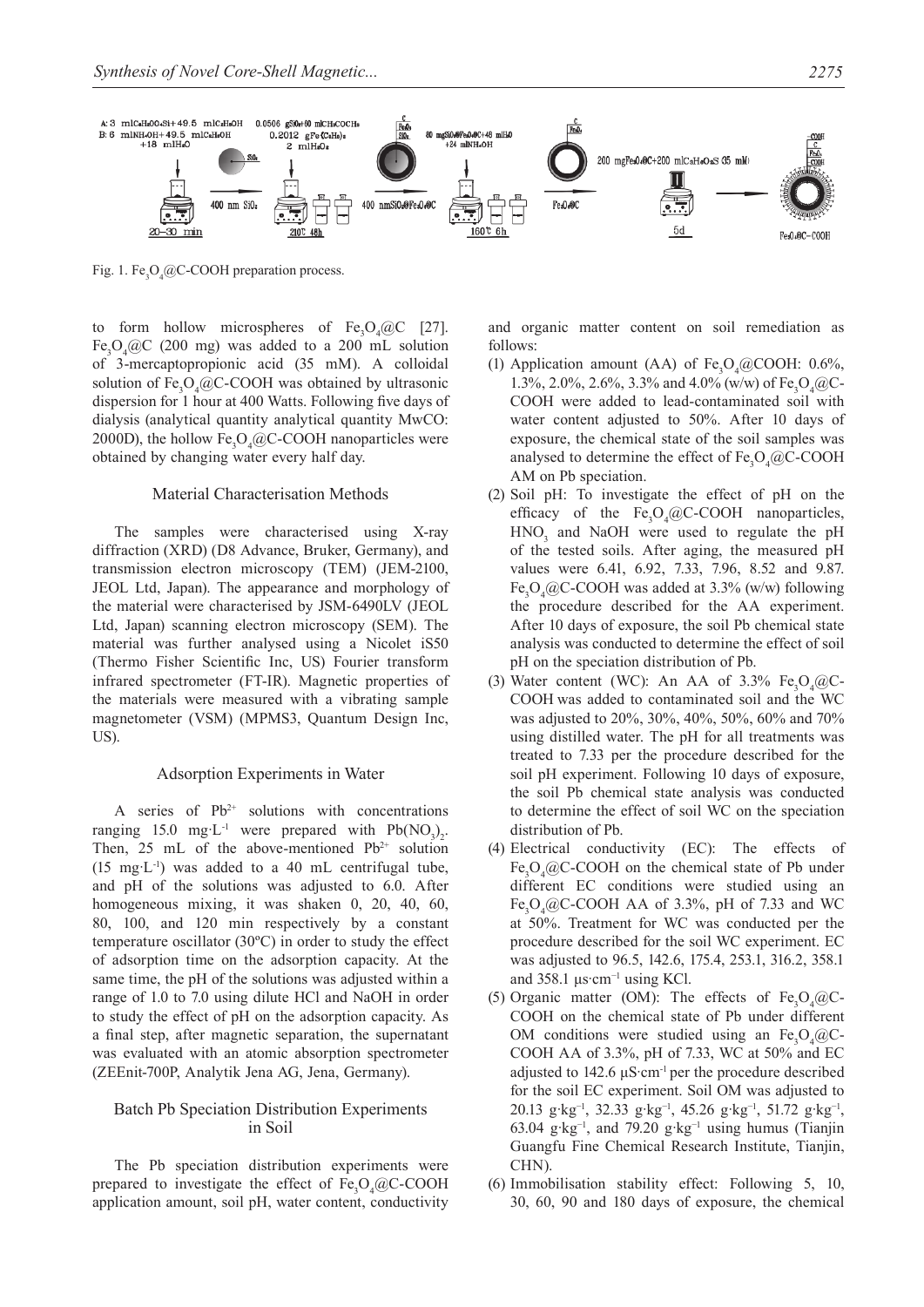state of Pb was analysed to determine the effect of immobilisation time on Pb state. Parameters of the experiment were as follows:  $Fe<sub>3</sub>O<sub>4</sub>@C-COOH AA$ (3.3%), pH (7.33), WC (50%) and EC (142.6  $\mu$ S·cm<sup>-1</sup>). OM was adjusted to 63.04 g·kg−1 per the procedure described for the OM experiment.

The untreated soil was used as the control treatment (CK). Three replicates were prepared for each treatment in each experiment.

#### Chemical Analysis

The pH was determined by potentiometry FE20 (METTLER-TOLEDO CO., Ltd, ZURICH, CH) [28]. Briefly summarized here are the following: step 1 (acid soluble state) – the WC was determined by drying method [29]. The EC was determined by the 5:1 extraction method [28]. OM was determined by the potassium dichromate-concentrated sulfuric acid external heating method [30]. Pb contents of water and soil were determined by atomic absorption spectrometer (ZEEnit-700P, Analytik Jena AG, Jena, Germany).

The BCR sequential extraction method with a small modification was used to determine the lead state [31]. Briefly summarized here are the following: step 1 (acid soluble state**),** accurately taking 0.5000g sample in a 40ml centrifuge tube, add 20 ml  $0.1$ mol·L<sup>-1</sup> CH<sub>3</sub>COOH, shake at 160 r·min<sup>-1</sup> for 16h at room temperature, centrifuge at  $3000$  r·min<sup>-1</sup> for 20 min, and take the supernatant to be tested. In the second step (reducible state), the first-step residue was added to  $0.5 \text{ mol} \cdot L^{-1}$  $NH<sub>4</sub>OH \cdot HCl$  and shaken at  $160 \pm 5$  r·min<sup>-1</sup> for 16h at room temperature, centrifuged at 3000 r·min-1 for 20min, and the supernatant was sampled. In step 3 (oxidizable state), add 5 ml of 30%  $H_2O_2$  to the residue of the second step, shake well, and after standing for 1 hour, heat the water bath (85±2°C) to nearly dry  $H_2O_2$ , cool, and then add 5 ml of 30%  $H_2O_2$  in a water bath until nearly dry. After cooling, add  $25$  ml of 1 mol $L^{-1}$ NH<sub>4</sub>OAc and shake at  $160 \pm 5$  r·min<sup>-1</sup> for 16 h at room temperature. Centrifuge at 3000 r·min<sup>-1</sup> for 20 min and take the supernatant to be tested. The residual soil from step 3 was washed with distilled water, and air-dried soil residues were digested with  $HCl-HNO<sub>3</sub>-HClO<sub>4</sub>$  acids to extract the final residual state. The stability of the acid-soluble and reducible fractions was poor and could be taken up by crops or leached out of the soil; these fractions were bioavailable, while the oxidisable and residual fractions were stable [4, 25]. The effects of AA, soil pH, WC, EC and OM on the distribution of Pb state can be evaluated by observing the conversion rate (CR) of chemical forms of lead from bioavailable to stable (i.e., not biologically available). The CR was calculated as follows:

$$
N = \frac{A+B}{F}
$$
 (1)

…where *A* is the reducible fraction, *B* is the acid soluble fraction, F is the total Pb, and *N* is the CR.

Pb immobilisation efficiency (IE) was calculated as follows:

Where *C* is the Pb content of leaching in original soil, and *D* is the Pb content of TCLP soil leachate following remediation by immobilisation.

#### Statistical Analysis

The data were expressed as the means $\pm$ SD (n = 3) and analysed using SPSS 19.0 (SPSS Inc, Chicago, IL, USA). Figures were produced using OriginPro 9.0 (OriginLab, Northampton, Massachusetts, USA). Statistical significance was tested with an independentsample T Test or one-way analysis of variance (ANOVA) followed by Duncan's multiple range test.

#### **Results and Discussion**

# Characterisation of  $Fe<sub>3</sub>O<sub>4</sub>(QC-COOH)$

#### *Characterisation and Analysis of Fe<sub>3</sub>O<sub>4</sub>@C-COOH by SEM and TEM*

SEM and TEM were used to analyse the morphology of  $Fe<sub>3</sub>O<sub>4</sub>(QC-COOH)$  (Fig. 2a, 2b). It can clearly be seen from the figures that the internal colour of the material is lighter, delamination is obvious, microspheres are formed, particle size is uniform, dispersion is good,



Fig. 2. SEM a) and TEM b) of  $Fe<sub>3</sub>O<sub>4</sub>(QC-COOH)$ .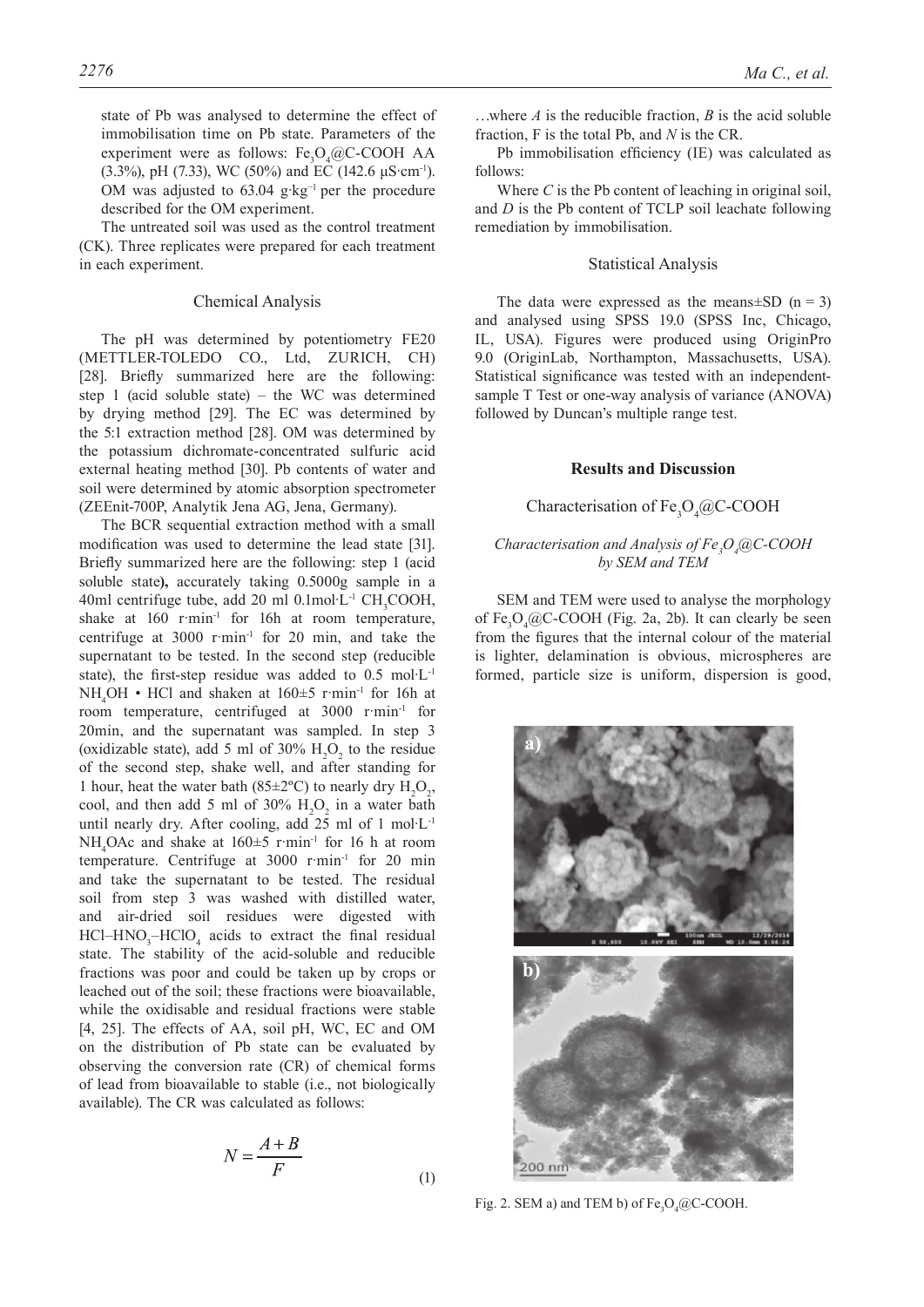



Fig. 3. X-ray diffraction a) and FT-IR b) of  $Fe<sub>3</sub>O<sub>4</sub>@C-COOH$ .

and the core-shell structure is hollow. The particle size distribution of the hollow microspheres presented in Fig. 2a) indicates a particle size of approximately 400 nm. The structures from the inside to the outside were demonstrated as  $Fe<sub>3</sub>O<sub>4</sub>$  hollow microspheres, carbon shells, and functional groups. The innermost layer, hollow  $Fe<sub>3</sub>O<sub>4</sub>$ , has the properties of non-toxicity and good biocompatibility, allowing for no damage to soil structure and properties, and having no effect on groundwater. The middle layer, carbon shell, can protect  $Fe<sub>3</sub>O<sub>4</sub>$  from oxidation and prevent the microspheres from rejoining, while maintaining excellent stability under extreme conditions of acidity, alkalinity, temperature and pressure [32]. This property allows for application in a wide range of soil pH.

#### *XRD and Infrared Spectrum Characterisation Analysis*

The crystal structure of  $Fe<sub>3</sub>O<sub>4</sub>@C-COOH$  was characterised with XRD (Fig. 3a). The characteristic 20 peaks of aminated  $Fe<sub>3</sub>O<sub>4</sub>/QC$  magnetic nanoparticles were found at 30.1°, 35.5°, 43.2°, 53.4°, 57.1° and 62.6°. The diffraction fronts correlate with the crystal shapes and corresponding structures of (220), (311), (400), (442), (511), (440), respectively. These results are generally consistent with the standard XRD spectra of  $Fe<sub>3</sub>O<sub>4</sub>$ ; however, the width of the diffraction peaks differs, which is related to the change in particle size. The characteristic XRD peaks of carboxylated  $Fe<sub>3</sub>O<sub>4</sub>@C-COOH$  are relatively weak, indicating that the presence of functional groups weakens the intensity of the characteristic peaks and indirectly indicates that a substance is attached to the material [33]. Thus,  $Fe<sub>3</sub>O<sub>4</sub>@C-COOH$  nanoparticles essentially maintain the spinel structure of  $Fe<sub>3</sub>O<sub>4</sub>$ .

The chemical composition and functional groups of Fe<sub>3</sub>O<sub>4</sub>@C-COOH were characterised by Fourier transform infrared spectroscopy (FT-IR). In Fig. 3b), the broad peak near  $3,455$  cm<sup>-1</sup> is the stretching vibration



absorption peak of -OH, the characteristic absorption peak at 578 cm<sup>-1</sup> is  $Fe<sub>3</sub>O<sub>4</sub>$ , and the stretching vibration peak at 2924 cm-1 corresponds to C-H. A strong peak at  $1702 \text{ cm}^{-1}$  was identified as the characteristic absorption peak of -COOH, which forms the mercaptopropionic acid of the polymer. Thus it can be seen that -COOH has been successfully attached to the surface of  $Fe<sub>3</sub>O<sub>4</sub>@C$ . Considering the results shown in both Figs 2a) and 2b), it can be concluded that a layer of functional groups has attached to surface material of the hollow core-shell structure, thus enhancing the specificity of Pb [34].

#### *Determining Magnetic Properties*

The magnetic properties of  $Fe<sub>3</sub>O<sub>4</sub>/@C-COOH$ were tested using VSM (EZ7, MicroSense, USA) at room temperature (300K) to obtain the hysteresis loop (Fig. 4). Evidence of the hysteresis loop demonstrates that the  $Fe<sub>3</sub>O<sub>4</sub>@C-COOH$  nanoparticles exhibit superparamagnetism. The saturation magnetization of the material was  $60.21$  emu g<sup>-1</sup>. The magnetic coercivity



Fig. 4. VSM of  $Fe<sub>3</sub>O<sub>4</sub>@C-COOH$ .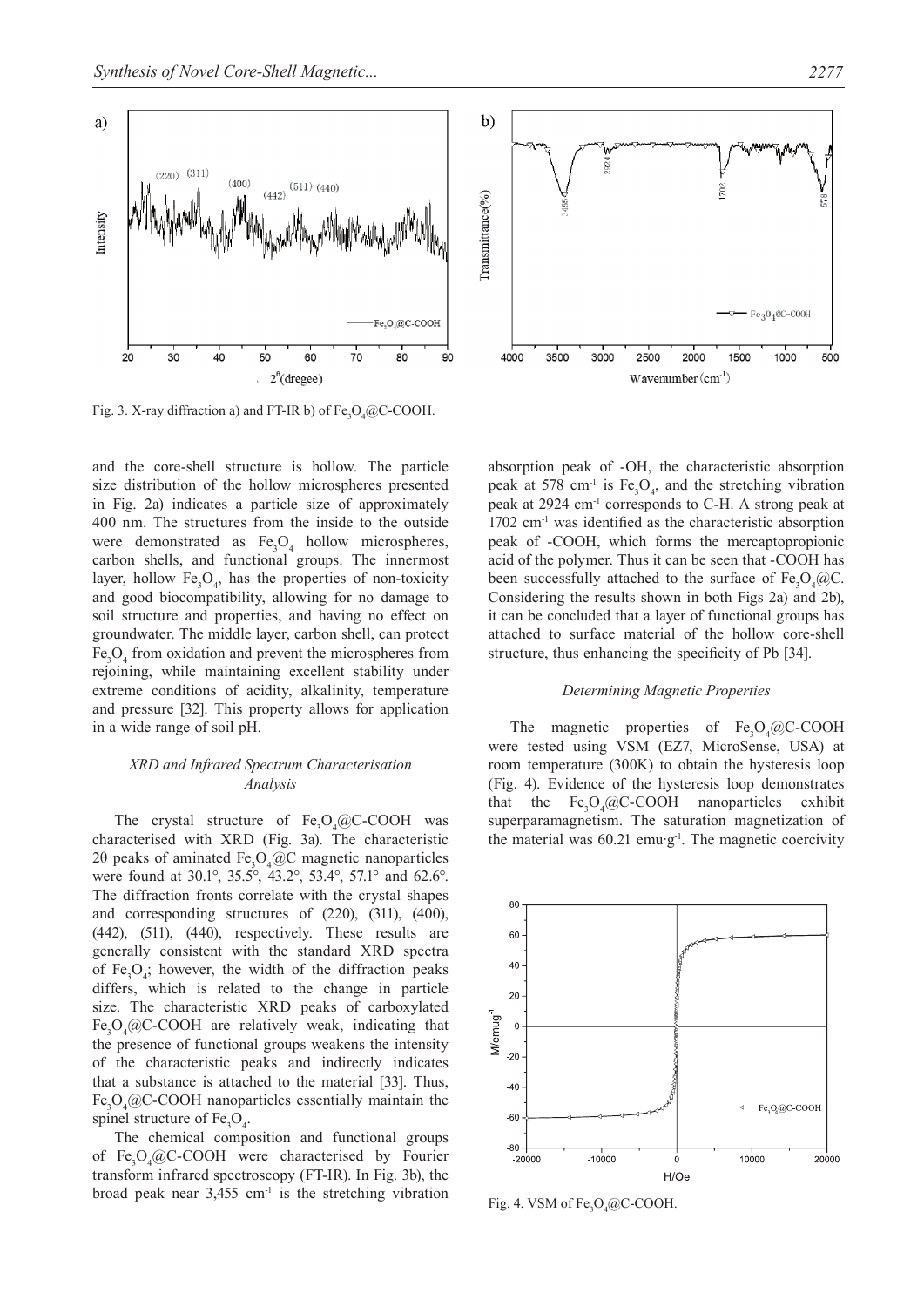

Fig. 5. Effects of adsorption time on adsorption quantities a) and initial concentration on adsorption quantities b).

and remanence of the material tend to zero, lending to superparamagnetism [35-36]. The hysteresis loops illustrate an excellent super-paramagnetic nature, and demonstrate the smooth encapsulation of magnetic nanoparticles without loss of magnetic properties. Magnetism can accelerate the sorption of heavy metal ions in soil by the remediation agent [7, 10], thus promoting transformation to a stable residual state and shortening the remediation time.

### Adsorption Characteristics of Pb of Fe<sub>3</sub>O<sub>4</sub>@C-COOH in Water

The adsorption equilibrium of  $Fe<sub>3</sub>O<sub>4</sub>/@C-COOH$ in water was established within 20 minutes with a fast adsorption rate (Fig. 5a). The saturated adsorption capacity of Pb<sup>2+</sup> is 178.13 mg·g<sup>-1</sup> (Fig. 5b), which suggests that the adsorption of  $Pb^{2+}$  occurs on the surface of  $Fe<sub>3</sub>O<sub>4</sub>(QC-COOH,$  where there are a large number of binding sites [36]. The experimental data of  $Pb^{2+}$  adsorption by  $Fe<sub>3</sub>O<sub>4</sub>/@C-COOH$  were analysed using a quasi-second-order kinetic equation as follows:

$$
\frac{t}{q_t} = \frac{1}{K_d q_e^2} + \frac{1}{q_e}t
$$

...where q is the adsorption capacity of  $Pb^{2+}$  that is absorbed by adsorbents at time t (min), mg·g<sup>-1</sup>;  $q_e$  is the adsorption capacity of heavy metal ions that are absorbed by adsorbents at adsorption equilibrium, mg  $g^{-1}$ ; and  $K_{ad}$ is the rate constant of quasi-second-order adsorption kinetics,  $g$  (mg min)<sup>-1</sup>.

Using the quasi second-order kinetic equation to fit the curve, plots of t/qt versus t exhibit a straight line. The corresponding calculations of  $q_e$ ,  $K_{ad}$  and  $R^2$  are shown in Table 2, which shows that the correlation coefficient  $R^2 \approx 1$  of the quasi second-order kinetic equation indicates that the regression model coincides well with the data points. Therefore, the quasi secondorder kinetic equation can be used to describe the adsorption process of adsorbents for  $Pb^{2+}$ . This further indicates that the rate-limiting step of adsorption is controlled by the chemical adsorption between adsorbent and adsorbate [37], and is not affected by substance transfer in solution [38-39]. In addition, the value of  $q_e$ calculated with the quasi second-order kinetic equation was 179.21 mg  $g^{-1}$ , which is similar to the experimental value of  $178.13 \text{ mg-g}^{-1}$  (Fig. 5b).

#### *Effect of Fe3 O4 @C-COOH AA on Distribution of Pb State*

The application of  $O_4$ @C-COOH has a significant effect on the fractionation of lead by promoting a change from acid-soluble and reducible to a residual state (Fig.6a). With increasing amounts of  $Fe<sub>3</sub>O<sub>4</sub>(QC-COOH,$  the CR first increases rapidly and then increases slowly (Fig. 6a). After adding 0.6%, 1.3%, 2.0%, 2.6%, 3.3% and 4.0% (w/w)  $Fe<sub>3</sub>O<sub>4</sub>/@C-$ COOH to lead-contaminated soils, the CR was 3.76±0.25%, 16.17±1.34%, 15.07±1.17%, 18.02±2.22%, 19.67±1.68% and 21.25±1.34%, respectively. When the amount was more than 3.3%, the conversion effect experienced a lesser change. Therefore, in the leadcontaminated soil the AA of  $Fe<sub>3</sub>O<sub>4</sub>/@C-COOH$  at 3.3% was suitable. At this AA, the acid-soluble Pb is 9.68%,

Table 2. Quasi second-order kinetic equation fitting data.

| Category          | Equation                 |        | <br>ad |                  |
|-------------------|--------------------------|--------|--------|------------------|
| $Fe_3O_4@C$ -COOH | $y = 0.00558 + 0.00277x$ | .99982 | 0.0112 | 70.21<br>⊥ ہے. ′ |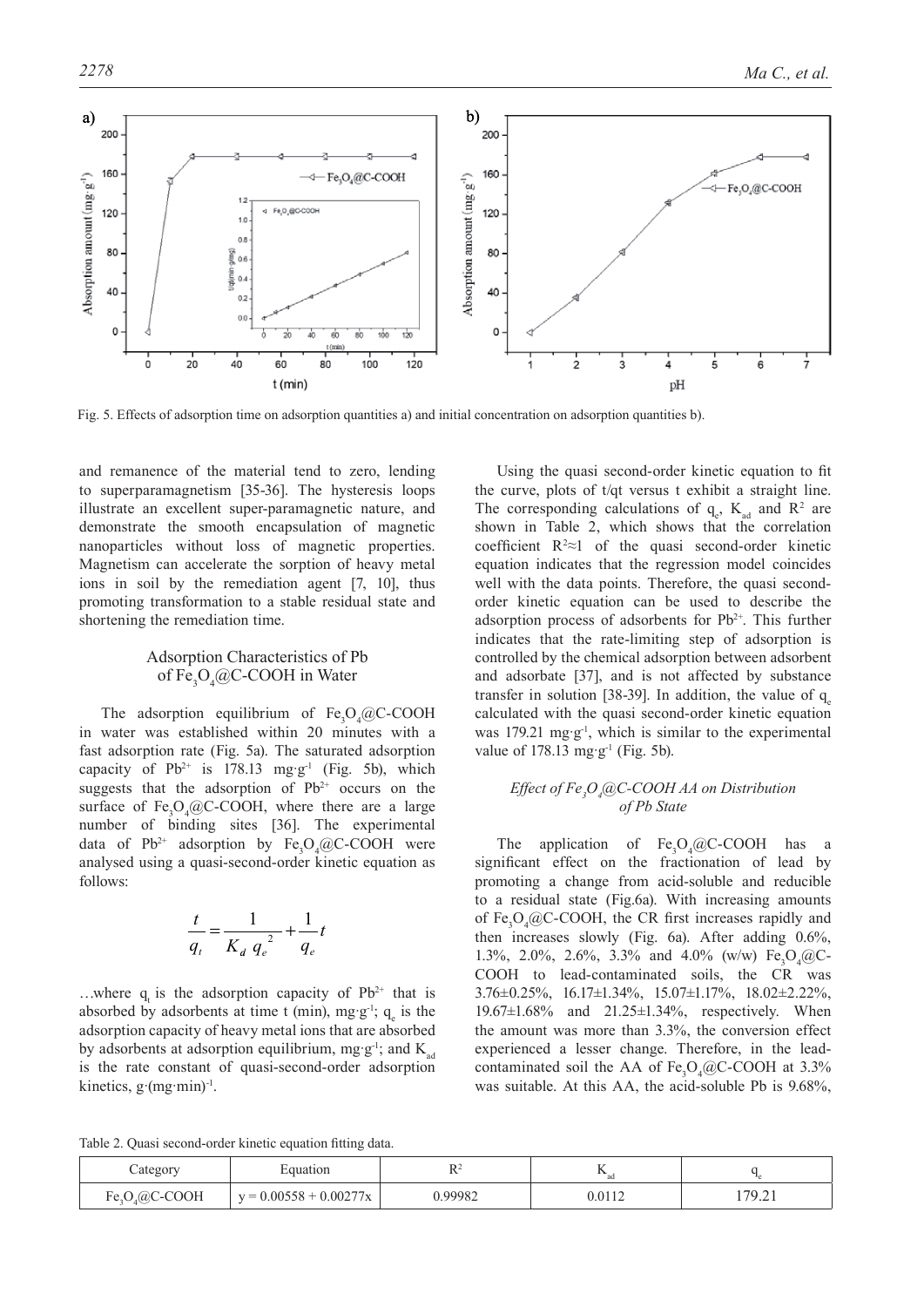the reducible Pb was 47.38%, the oxidisable Pb was 20.04%, the residual Pb was 23.31%, and the CR of Pb was 19.67±1.68%.

#### *Effect of soil pH on Distribution of Pb State*

Soil pH plays a crucial role in the mobility and bioavailability of heavy metals [15]. The pH has a small effect on the fractionation of lead (Fig. 6b): with increasing pH, the CR gradually increased, and reached a plateau when the pH was greater than 7.33 (Fig. 5a). The CR was 15.86±0.99%, 16.32±1.51%, 20.01±1.54%, 19.26±2.01%, 20.02±1.78% and 19.73±2.54% with a soil pH of 6.41, 6.92, 7.33, 7.96, 8.52 and 9.87, respectively. Within a pH range of 6.41 to 9.87, the CR does not change significantly, indicating that the  $Fe<sub>3</sub>O<sub>4</sub>/@C-COOH$ has a wide range of application based on resistance to



Fig. 6. Effects of Fe<sub>3</sub>O<sub>4</sub>@C-COOH amount a); pH b); water content c); electrical conductivity d); organic matter e); and immobilisation time f) on the distribution of Pb state and conversion rate of Pb state.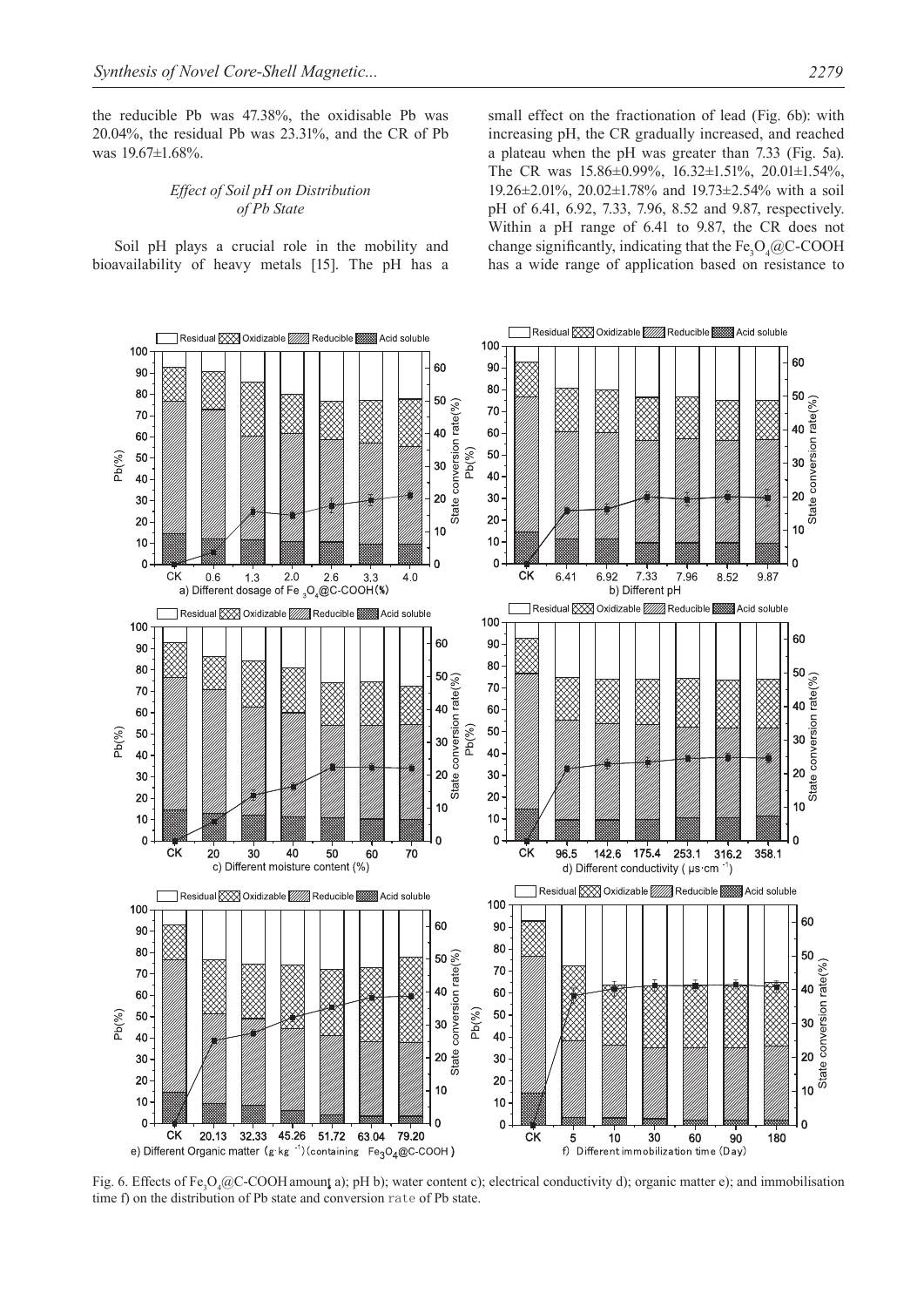strong acids and bases. Thus, the appropriate pH range should be maintained between 6 and 10; in this case, the original soil pH was 7.33 and would not require adjustment. At this pH, the acid-soluble Pb was 9.70%, the reducible Pb was 47.02%, the oxidisable Pb was 19.80%, and the residual Pb was 23.89%.

#### *Effect of soil WC on Distribution of Pb State*

The bioavailability of heavy metals in soils is affected by multiple factors, including pH, temperature, nutrient concentration and available WC [40]. The solubility and bioavailability of heavy metals in soils are mainly dependent on soil pH and redox potential (Eh), and the Eh can be significantly affected by water content [15]. WC has a significant effect on the fractionation of lead, and promotes the transformation of soil Pb from the reducible to residual state (Fig. 6c). With increasing WC, the CR gradually increases; when the WC is greater than 50%, there is little change in the CR (Fig. 5a). The CR was 5.94±0.19%, 13.95±1.56%, 16.61±1.17%, 22.46±1.08%, 22.41±1.12% and 22.18±0.95% with a soil WC of 20%, 30%, 40%, 50%, 60% and 70%, respectively. These results indicate that when the WC is greater than 50%, WC is no longer a limiting factor affecting Pb exposure to  $Fe<sub>3</sub>O<sub>4</sub>(QC-COOH)$  in soil.

#### *Effect of soil EC on Distribution of Pb State*

 Soil EC has an insignificant effect on distribution of Pb fractions when promoting a change in soil Pb from the reducible to residual state (Fig. 6d). With increasing EC, the CR exhibits little change. The CR was 21.47±0.94%, 22.90±1.48%, 23.43±1.46%, 24.55±0.93%, 24.86±1.16% and 24.65±1.32% when the soil EC was adjusted to 96.5, 142.6, 175.4, 253.1, 316.2, 358.1 and 358.1 μs·cm-1, respectively, which indicates that Fe<sub>3</sub>O<sub>4</sub>@C-COOH nanoparticles have a wide application range of salinity.

#### *Effect of soil OM on Distribution of Pb sState*

Soil OM has a significant effect on the fractionation of lead, and promotes the change in soil Pb from acidsoluble and reducible to the residual state (Fig. 6e). With increasing OM, the CR increased; when OM is greater than  $63.04$  g·kg<sup>-1</sup>, there is little change in CR (Fig. 7). The CR was 25.26±0.21%, 27.54±1.01%, 32.29±1.22%, 35.39±0.61%, 38.43±1.16% and 38.75±0.59% when the soil OM was adjusted to 20.13 g·kg<sup>-1</sup>, 32.33 g·kg<sup>-1</sup>, 45.26 g·kg-1, 51.72 g·kg-1, 63.04 g·kg-1and 79.20 g·kg-1, respectively. These results may be due to the increase of soil OM promoting an increase in cation exchange capacity, which improves the fixation of heavy metals, thus limiting the available state of heavy metals [33, 41- 42]. OM and  $Fe<sub>3</sub>O<sub>4</sub>@C-COOH$  have a synergistic effect of improving morphological CR. In consideration of both the CR and cost, the optimal content of OM was found to be  $63.04$  g kg<sup>-1</sup>.

#### *Stability of Pb State Conversion Effect*

 Immobilisation time has a significant effect on engineering construction and remediation expenses, and the stability of Pb state CR directly affects the effectiveness of remediation [15, 25]. Fig. 6f) shows that immobilisation time has no significant effect on the fractionation of lead. The CR was 38.24±2.26%, 40.29±2.18%, 41.29±1.68%, 41.18±1.66%, 41.58±1.35% and  $40.85 \pm 1.71\%$  when the exposure time was 5, 10, 30, 60, 90 and 180 days, respectively. This indicates that Fe<sub>3</sub>O<sub>4</sub>@C-COOH requires a relatively short residence time to achieve immobilisation of Pb in contaminated soils.

## *Fe3 O4 @C-COOH IE by TCLP Test Method*

In summary, it can be seen from results of the six immobilisation remediation experiments that the suitable conditions for immobilisation by  $Fe<sub>3</sub>O<sub>4</sub>/@C-COOH$  in lead-contaminated soil are: AA of 3.3%, pH of 7.33, WC of 50%, conductivity of 142.6  $\mu$ S·cm<sup>-1</sup>, OM of 63.04 g·kg-1, and an exposure time of no less than 10 days. However, Pb state could be transferred reciprocally and the transformation impacts the toxicity of heavy metal ions in soil [15, 43-44]. Therefore, a leaching toxicity test (TCLP) is an appropriate method to evaluate the stabilization treatment of heavy metal-contaminated soil [8]. Following remediation by immobilisation under suitable conditions, the standard TCLP test method (USEPA, 1994) was applied to measure plant phytoavailability, bioaccessibility and leaching toxicity of Pb in lead-contaminated soil [45]. The soil TCLP-Pb content before and after remediation were 24.16±1.03 and  $3.86\pm0.35$  b mg·kg<sup>-1</sup>, respectively (Table 3), and the

Table 3. Changes of soil pH, EC and leaching concentration of Pb before and after remediation.

| Soil              | pH                | EC<br>$(us \cdot cm^{-1})$ | TCLP-Pb<br>$(mg \cdot kg^{-1})$ | China standards of TCLP-Ph <sup>*</sup><br>$(mg \cdot kg^{-1})$ | Immobilisation<br>efficiency $(\% )$ |
|-------------------|-------------------|----------------------------|---------------------------------|-----------------------------------------------------------------|--------------------------------------|
| Original          | $7.33 \pm 0.20$ a | $142.60 \pm 1.57$ b        | $24.16 \pm 1.03$ a              |                                                                 | 84.23                                |
| After Remediation | $7.31 \pm 0.08$ a | $221.37 \pm 2.23$ a        | $3.86\pm0.35$ b                 |                                                                 |                                      |

\*Notes: The standard limit refers to GB5085.3-2007. The same letter (a, b) within the same column is not significantly different at  $P < 0.05$ .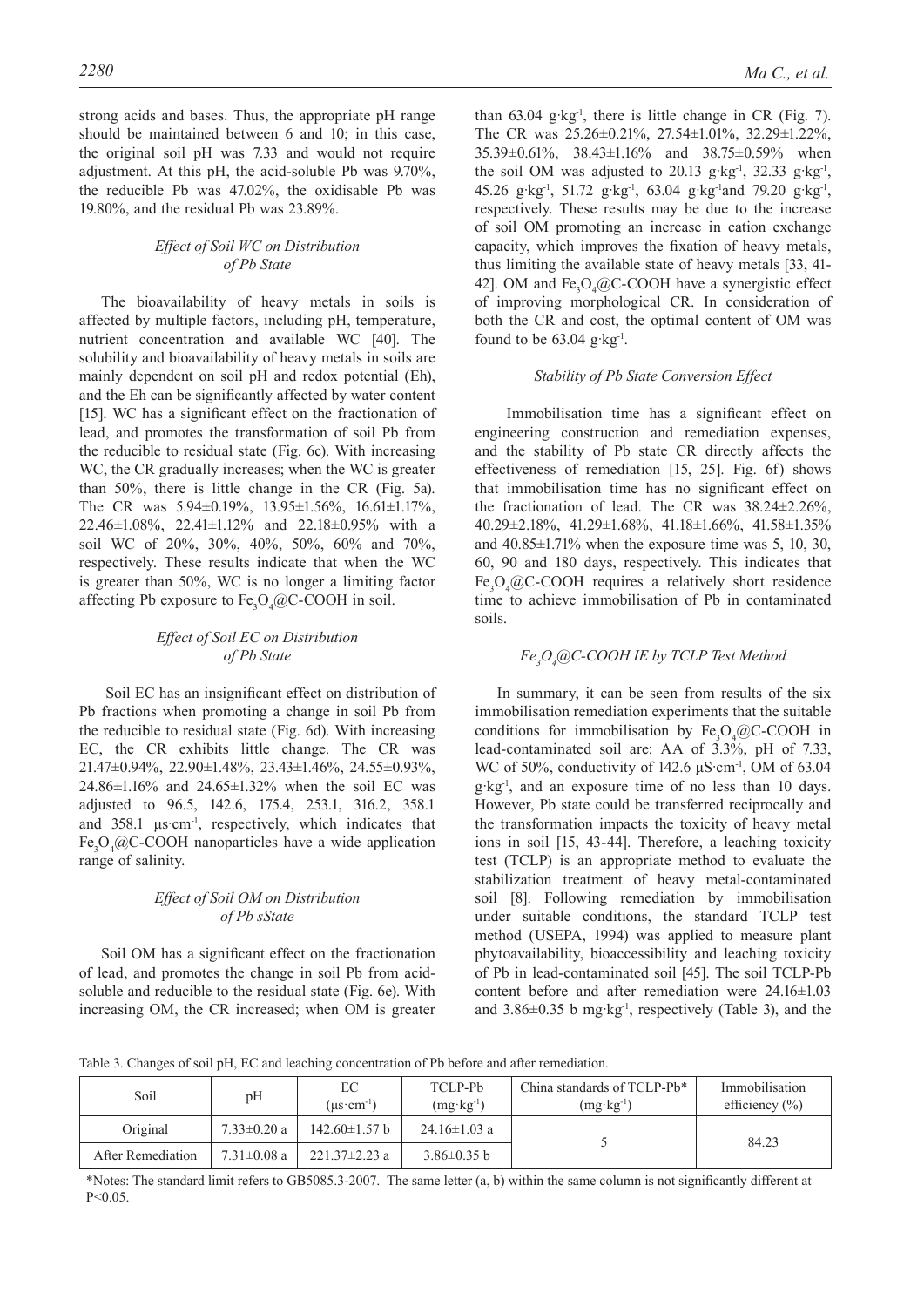soil TCLP-Pb content of original soil was significantly lower than that of the remediated soil ( $p$ <0.05). The IE reached 84.23% and the soil TCLP-Pb content following remediation was lower than that required by the national standards of China  $(5 \text{ mg kg}^{-1})$ . At the same time, there was no significant difference in soil pH before and after remediation. Although the EC increased from 142.60  $\mu$ s·cm<sup>-1</sup> to 247.46  $\mu$ s·cm<sup>-1</sup>, the remediated soil can still be classified as a non-saline soil and would not affect crop growth. Results of the TCLP test indicate that the goal of remediation by  $Fe<sub>3</sub>O<sub>4</sub>/@C-COOH$ immobilisation was achieved.

#### **Conclusions**

The novel remediation agent  $Fe<sub>3</sub>O<sub>4</sub>@C-COOH$  was proven to possess a high adsorption capacity with a short equilibrium time, and a wide range of pH and salinity could suit application.  $Fe<sub>3</sub>O<sub>4</sub>@C-COOH$  nanoparticles promote the transformation of Pb from a reducible to residual state in Pb-contaminated soil. The combination of  $Fe<sub>3</sub>O<sub>4</sub>(QC-COOH)$  and OM improved the decrease in soil of the acid-soluble and reducible fractions of Pb. When the WC was more than 50%, water no longer affected Pb immobilisation in soil. In addition, only a short residence time (less than 10 days) was needed for Pb immobilisation to occur with the desired effect of long-term stability. Under suitable conditions, IE can reach 84.23%, which achieves the goal of remediation in Pb-contaminated soil. This study proposes a method for Pb immobilisation in contaminated soil and opens up new avenues for the preparation and application of magnetic materials in soil remediation.

#### **Acknowledgements**

This research was financially supported by the National Natural Science Foundation of China (No. 41501527), and the Zhengzhou University of Light Industry (grant No. 2013BSJJ022).

#### **Conflict of Interest**

The authors declare no conflict of interest.

#### **References**

- 1. ZHANG T., XU W.X., LIN X.N., YAN H.L., MA M., HE Z.Y. Assessment of heavy metals pollution of soybean grains in North Anhui of China. Science of the Total Environment, **646**, 914, **2019**.
- 2. DING K.B., WU Q., HANG W., YANG W.J., SéRé G., WANG S.Z., ECHEVARRIA G., TANG Y.T., TAO J., MOREL J.L. Ecosystem services provided by heavy metal-contaminated soils in China. Journal of Soils & Sediments, **18** (2), 380, **2018**.
- 3. AHMAD H., CAI C., LIU C. Separation and preconcentration of Pb(II) and Cd(II) from aqueous<br>samples using hyperbranched polyethyleneiminesamples using hyperbranched polyethyleneiminefunctionalized graphene oxide-immobilized polystyrene spherical adsorbents. Microchemical Journal, **145**, 833, **2019**.
- 4. LI J.N., HASHIMOTO Y., RIYA S., TERADA A., HOU H., SHIBAGAKI Y., HOSOMI M. Removal and immobilization of heavy metals in contaminated soils by chlorination and thermal treatment on an industrial-scale. Chemical Engineering Journal, **359**, 385, **2019**.
- 5. LI X.X., WANG X.L., CHEN Y.D., YANG X.Y., CUI Z.J. Optimization of combined phytoremediation for heavy metal contaminated mine tailings by a field-scale orthogonal experiment. Ecotoxicology and Environmental Safety, **168**, 1, **2019**.
- 6. DINAKE P., KELEBEMANG R., SEHUBE N. A Comprehensive Approach to State of Lead and Its Contamination of Firing Range Soils: A Review. Soil & Sediment Contamination, **28** (4), 431, **2019**.
- 7. LIANG X.F., QIN X., HUANG Q.Q., HUANG R., YIN X.L., WANG L., SUN Y.B., XU Y.M. Mercapto functionalized sepiolite: a novel and efficient immobilization agent for cadmium polluted soil. Rsc Advances, **7** (63), 39955, **2017**.
- 8. WANG M., CHEN S.B., HAN Y., CHEN L., WANG D. Responses of soil aggregates and bacterial communities to soil-Pb immobilization induced by biofertilizer. Chemosphere, **220**, 828, **2019**.
- 9. TENG Z.D., SHAO W., ZHANG K.Y., HUO Y.Q., LI M. Characterization of phosphate solubilizing bacteria isolated from heavy metal contaminated soils and their potential for lead immobilization. Journal of Environmental Management, **231**, 189, **2019**.
- 10. BI J.T., HUANG X., WANG J.K., WANG T., WU H., YANG J.Y., LU H.J., HAO H.X. Oil-phase cyclic magnetic adsorption to synthesize  $Fe<sub>3</sub>O<sub>4</sub>@C@TiO<sub>2</sub>$ -nanotube composites for simultaneous removal of Pb(II) and Rhodamine B. Chemical Engineering Journal, **366**, 50, **2019**.
- 11. MEHMOOD S., IMTIAZ M., BASHIR S., RIZWAN M., IRSHAD S., YUVARAJA G., IKRAM M., AZIZ O., DITTA A., REHMAN S.U., et al. Leaching Behavior of Pb and Cd and Transformation of Their Speciation in Co-Contaminated Soil Receiving Different Passivators. Environmental Engineering Science10.1089/ees.2018.0503, **2019**.
- 12. XIE T., LI Y., DONG H., LIU Y., WANG M., WANG G. Effects and mechanisms on the reduction of lead accumulation in rice grains through lime amendment. Ecotoxicology and Environmental Safety, **173**, 266, **2019**.
- 13. HUANG G.Y., GAO R.L., YOU J.W., ZHU J., FU Q.L., HU H.Q. Oxalic acid activated phosphate rock and bone meal to immobilize Cu and Pb in mine soils. Ecotoxicology and environmental safety, **174**, 401, **2019**.
- 14. VRINCEANU N.O., MOTELICA D.M., DUMITRU M., CALCIU I., TANASE V., PREDA M. Assessment of using bentonite, dolomite, natural zeolite and manure for the immobilization of heavy metals in a contaminated soil: The Copsa Mica case study (Romania). Catena, **176**, 336, **2019**.
- 15. XU Y., LIANG X.F., XU Y.M., QIN X., HUANG Q.Q., WANG L., SUN Y.B. Remediation of Heavy Metal-Polluted Agricultural Soils Using Clay Minerals: A Review. Pedosphere, **27** (2), 193, **2017**.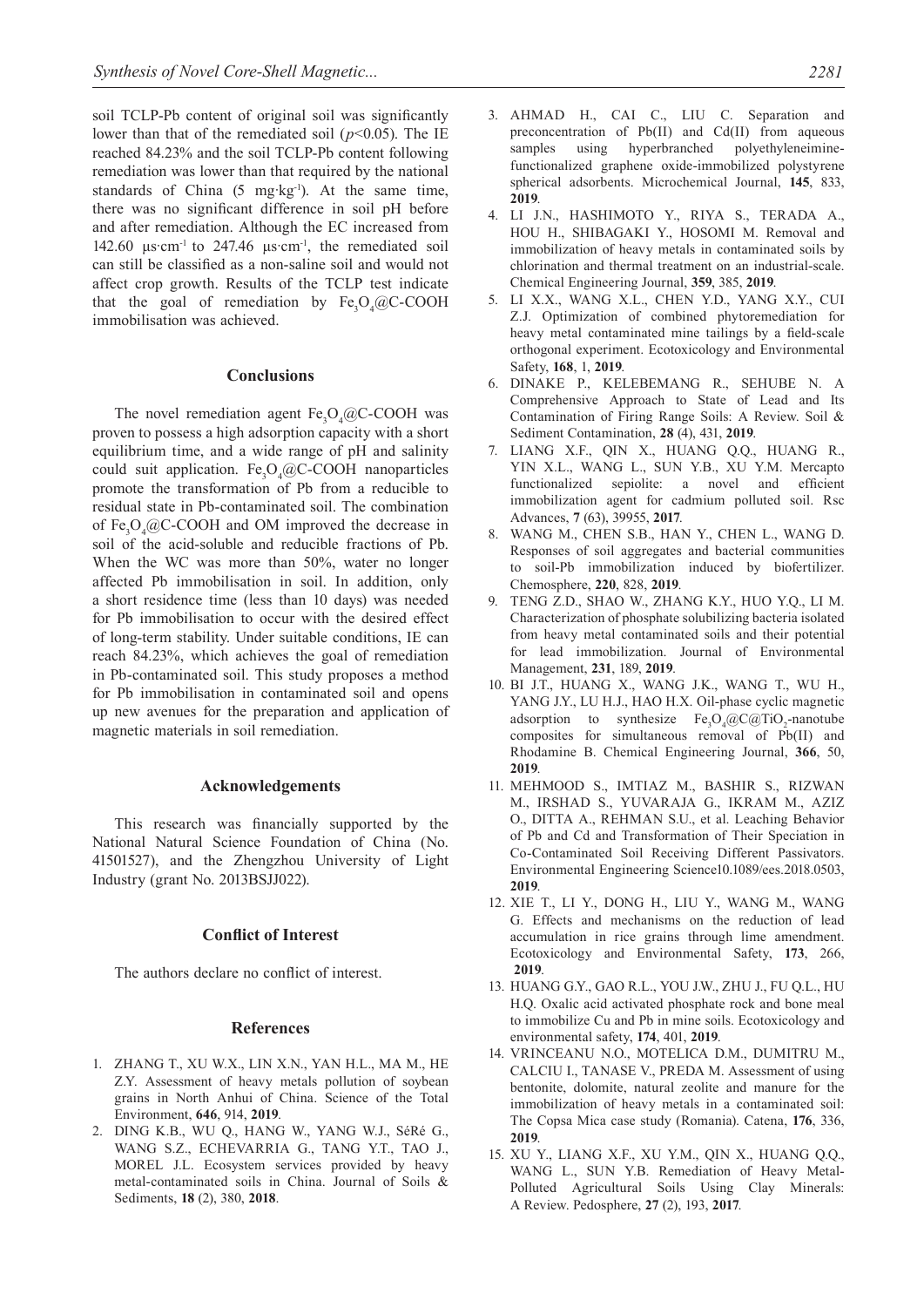- 16. BYOUNG CHAN K., JINWOO L., WOOYONG U., JAEYUN K., JIN J., HYUNG L.J., JA HUN K., JAE HYUN K., LEE C., LEE H. Magnetic mesoporous materials for removal of environmental wastes. Journal of Hazardous Materials, **192** (3), 1140, **2011**.
- 17. FIGUEIRA P., LOPES C.B., DANIEL-DA-SILVA A.L., PEREIRA E., DUARTE A.C., TRINDADE T. Removal of mercury (II) by dithiocarbamate surface functionalized magnetite particles: application to synthetic and natural spiked waters. Water Research, **45** (17), 5773, **2011**.
- 18. YANG J.B., YU M.Q., QIU T. Adsorption thermodynamics and kinetics of Cr(VI) on KIP210 resin. Journal of Industrial & Engineering Chemistry, **20** (2), 480, **2014**.
- 19. FAN H.L., ZHOU S.F., JIAO W.Z., QI G.S., LIU Y.Z. Removal of heavy metal ions by magnetic chitosan nanoparticles prepared continuously via high-gravity reactive precipitation method. Carbohydrate Polymers, **174**, 1192, **2017**.
- 20. MA C., LI C., HE N., WANG F., MA N., ZHANG L., LU Z., ALI Z., XI Z., LI X. Preparation and characterization of monodisperse core-shell  $Fe<sub>3</sub>O<sub>4</sub>@SiO<sub>2</sub>$  microspheres and its application for magnetic separation of nucleic acids from E. coli BL21. Journal of Biomedical Nanotechnology, **8** (6), 1000, **2012**.
- 21. SAHRAEI R., POUR Z.S., GHAEMY M. Novel magnetic bio-sorbent hydrogel beads based on modified gum tragacanth/graphene oxide: Removal of heavy metals and dyes from water. Journal of Cleaner Production, **142** (4), 2973, **2017**.
- 22. KIM B.C., LEE J., UM W., KIM J., JIN J., JIN H.L., KWAK J.H., KIM J.H., LEE C.H., LEE H.S. Magnetic mesoporous materials for removal of environmental wastes. Journal of Hazardous Materials, **192** (3), 1140, **2011**.
- 23. PåL G., EILIV S. Influence of pH and TOC concentration on Cu, Zn, Cd, and Al speciation in rivers. Water Research, **37** (2), 307, **2003**.
- 24. CHENG Z.L., TAN A.L.K., TAO Y., SHAN D., TING K.E., YIN X.J. Synthesis and Characterization of Iron Oxide Nanoparticles and Applications in the Removal of Heavy Metals from Industrial Wastewater. International Journal of Photoenergy10.1155/2012/608298, **2012**.
- 25. ZONG Y.T., XIAO Q., LU S.G. Chemical fraction, leachability, and bioaccessibility of heavy metals in contaminated soils, Northeast China. Environmental Science and Pollution Research, **23** (23), 24107, **2016**.
- 26. LIU L.Y., WANG X.F., ZHANG C.X., CHENG B. Preparation of SiO<sub>2</sub> microspheres used in photonic crystals via improving stober methed. Materials Review, **22** (12), 113, **2008** [In Chinese].
- 27. CHENG K., SUN Z.Y., ZHOU Y.M., ZHONG H., KONG X.K., XIA P., GUO Z., CHEN Q.W. Preparation and biological characterization of hollow magnetic  $Fe<sub>3</sub>O<sub>4</sub>/@C$ nanoparticles as drug carriers with high drug loading capability, pH-control drug release and MRI properties. Biomaterials Science, **1** (9), 965, **2013**.
- 28. JAYASINGHE G.Y., TOKASHIKI KITOU. Evaluation of Coal Fly Ash-Based Synthetic Aggregates as a Soil Ameliorant for the Low Productive Acidic Red Soil. Water Air & Soil Pollution, **204** (1-4), 29, **2009**.
- 29. LIU X., GUO K., HUANG L., JI Z., JIANG H., LI H., ZHANG J. Responses of absolute and specific enzyme activity to consecutive application of composted sewage sludge in a Fluventic Ustochrept. Plos One, **12** (5), e0177796, **2017**.
- 30. SHUAI Y.F., LI X.Y., BIAN J. Determination and analysis of soil organic matter content in greenhouses around Lhasa City. Agricultural Science & Technology, **18** (5), 830, **2017**.
- 31. RIZWAN M.S., IMTIAZ M., HUANG G., CHHAJRO M.A., LIU Y., FU Q., ZHU J., ASHRAF M., ZAFAR M., BASHIR S. Immobilization of Pb and Cu in polluted soil by superphosphate, multi-walled carbon nanotube, rice straw and its derived biochar. Environmental Science & Pollution Research, **23** (15), 1, **2016**.
- 32. ZHAO X.L., SHI Y.L., WANG T., CAI Y.Q., JIANG G.B. Preparation of silica-magnetite nanoparticle mixed hemimicelle sorbents for extraction of several typical phenolic compounds from environmental water samples. Journal of Chromatography A, **1188** (2), 140, **2008**.
- 33. YANG T.Z., SHEN C.M., LI Z., ZHANG H.R., XIAO C.W., CHEN S.T., XU Z.C., SHI D.X., LI J.Q., GAO H.J. Highly ordered self-assembly with large area of  $Fe<sub>3</sub>O<sub>4</sub>$  nanoparticles and the magnetic properties. Journal of Physical Chemistry B, **109** (49), 23233, **2005**.
- 34. GUO S., DAN Z., DUAN N., CHEN G., GAO W., ZHAO W. Zn(II), Pb(II), and Cd(II) adsorption from aqueous solution by magnetic silica gel: preparation, characterization, and adsorption. Environmental Science and Pollution Research, **25** (31), 30938, **2018**.
- 35. SU P.F., CHEN G., ZHAO J. Convenient Preparation and Characterization of Surface Carboxyl-functioned Fe<sub>3</sub>O<sub>4</sub> Magnetic Nanoparticles. Chemical Journal Of Chinese Universities, **32** (7), 1472, **2011** [In Chinese].
- 36. JIAO L., QI P.S., LIU Y.Z., WANG B., SHAN L.L. Fe<sub>3</sub>O<sub>4</sub> Nanoparticles Embedded Sodium Alginate/PVP/ Calcium Gel Composite for Removal of Cd2+. Journal of Nanomaterials10.1155/2015/940985, **2015**.
- 37. LIN Y.F., CHEN H.W., CHIEN P.S., CHIOU C.S., LIU C.C. Application of bifunctional magnetic adsorbent to adsorb metal cations and anionic dyes in aqueous solution. Journal of Hazardous Materials, **185** (2), 1124, **2011**.
- 38. ROONASI P., HOLMGREN A. An ATR-FTIR study of sulphate sorption on magnetite; rate of adsorption, surface speciation, and effect of calcium ions. Journal of Colloid and Interface Science, **333** (1), 27, **2009**.
- 39. JOHNSON S.B., FRANKS G.V., SCALES P.J., BOGER D.V., HEALY T.W. Surface chemistry-rheology relationships in concentrated mineral suspensions. International Journal of Mineral Processing, **58** (1), 267, **2000**.
- 40. ALLOWAY B.J. Heavy Metals and Metalloids as Micronutrients for Plants and Animals Heavy Metals in Soils, **22**, 195, **2013**.
- 41. WALKER D.J., RAFAEL C., M PILAR B. Contrasting effects of manure and compost on soil pH, heavy metal availability and growth of Chenopodium album L. in a soil contaminated by pyritic mine waste. Chemosphere, **57** (3), 215, **2004**.
- 42. SHAWABKEH R.A. Solidification and stabilization of cadmium ions in sand-cement-clay mixture. Journal of Hazardous Materials, **125** (1), 237, **2005**.
- 43. LIU W., WANG S.T., PENG L., SUN H.W., HOU J., ZUO Q.Q., RONG H. Response of CaCl<sub>2</sub>-extractable heavy metals, polychlorinated biphenyls, and microbial communities to biochar amendment in naturally contaminated soils. Journal of Soils & Sediments, **16** (2), 476, **2016**.